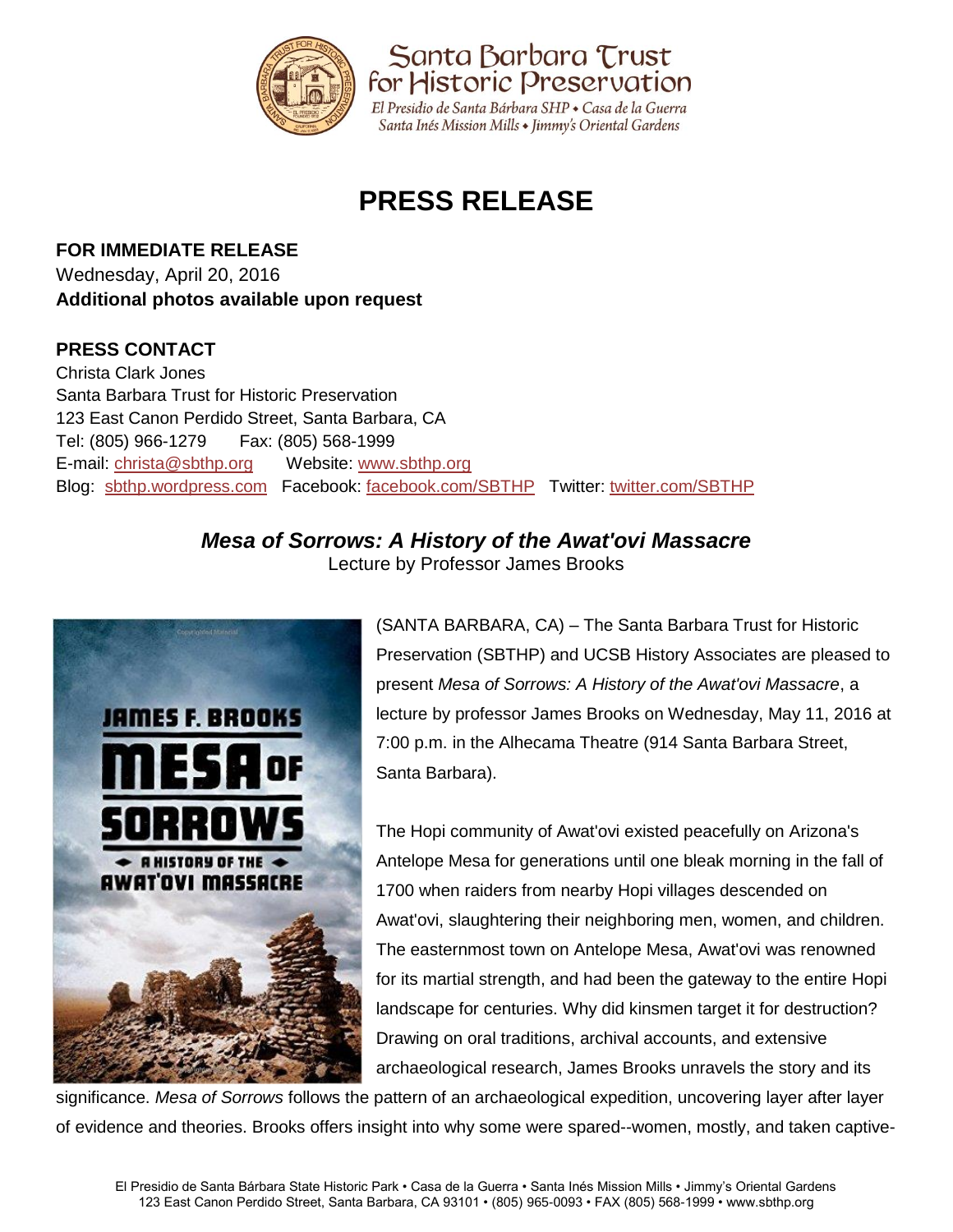-and others sacrificed. He argues that a perfect storm of internal and external crises revitalized an ancient cycle of ritual bloodshed and purification.



**Dr. James F. Brooks** is currently a Professor of History and Anthropology at the University of California, Santa Barbara and Director of the Public History Program at UCSB. He is a specialist in the history of the Southwestern Borderlands and is the author of *Captives and Cousins: Slavery, Kinship, and Community in the Southwest Borderlands* (2002), which won many awards, including the Frederick Jackson Turner Award (Organization of American Historians), the Bancroft Prize (Columbia University), the Francis Parkman Prize (Society of American Historians), and the W. Turrentine Jackson Award (Western History Association). He received his PhD at the University of California, Davis in 1995. After

holding professorial appointments at the University of Maryland, College Park and UC Santa Barbara he served as President of the School for Advanced Research in Santa Fe, New Mexico (2005-2013). He recently completed a ten year term as trustee, three as Chair of the Board of Directors of the Western National Parks Association, which supports research, preservation, and education in 67 National Parks, including Chaco Culture National Historical Park and Channel Islands National Park. Brooks is also a member of the Board of Directors at both the Santa Barbara Trust for Historic Preservation and Santa Bárbara Mission Archive-Library.

#### **CALENDAR LISTING**

*Mesa of Sorrows: A History of the Awat'ovi Massacre* Lecture by Professor James Brooks Date: Wednesday, May 11, 2016 Time: 7:00 p.m. Location: Alhecama Theatre, 914 Santa Barbara Street, Santa Barbara, CA Cost: \$10 Admission Non-Members; UCSB History Associates and SBTHP Members Free

#### ####

**ABOUT Santa Barbara Trust for Historic Preservation (SBTHP)**— For over fifty years the Santa Barbara Trust for Historic Preservation (SBTHP) has worked to *protect, preserve, restore, reconstruct, and interpret historic sites in Santa Barbara County*. Founded in 1963 by Dr. Pearl Chase and other concerned community leaders, SBTHP operates El Presidio de Santa Bárbara State Historic Park—Santa Barbara's 18<sup>th</sup> century birthplace—under a unique agreement with California State Parks. The State has purchased the building that housed Jimmy's Oriental Gardens, providing an opportunity to interpret the history of Santa Barbara's Asian American community in the Presidio Neighborhood. SBTHP owns and operates Casa de la Guerra, the 1820s